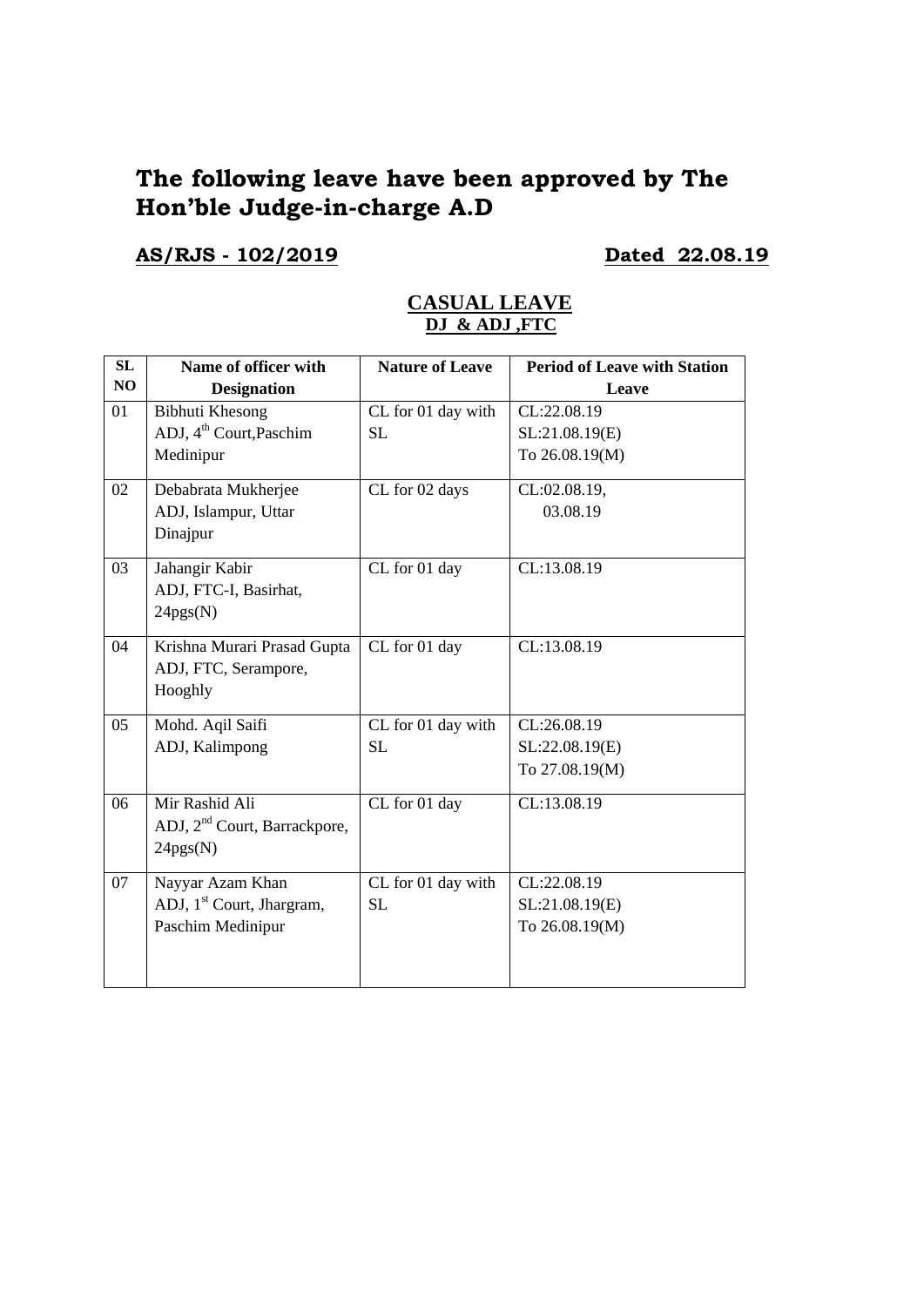| 08 | Priyabrata Datta                     | CL for 02 days     | CL:26.08.19,   |
|----|--------------------------------------|--------------------|----------------|
|    | ADJ, Basirhat,                       | with SL            | 27.08.19       |
|    | 24pgs(N)                             |                    | SL:22.08.19(E) |
|    |                                      |                    | To 28.08.19(M) |
| 09 | Pallab Ray Chowdhury                 | CL for 02 days     | CL:13.08.19,   |
|    | ADJ, 6 <sup>th</sup> Court, Paschim  |                    | 14.08.19       |
|    | Medinipur                            |                    |                |
| 10 | Rajesh Kumar Singh                   | CL for 01 day with | CL:26.08.19    |
|    | ADJ, Mekhliganj,                     | SL                 | SL:22.08.19(E) |
|    | Cooch Behar                          |                    | To 27.08.19(M) |
| 11 | <b>Ashutosh Kumar Singh</b>          | CLfor 02 days with | CL:26.08.19,   |
|    | ADJ, Diamond Harbour,                | <b>SL</b>          | 27.08.19       |
|    | 24pgs(S)                             |                    | SL:22.08.19(E) |
|    |                                      |                    | To 28.08.19(M) |
| 12 | <b>Bidyut Kumar Roy</b>              | CL for 01 day with | CL:29.08.19    |
|    | ADJ, 1 <sup>st</sup> Court, Bongaon, | <b>SL</b>          | SL:28.08.19(E) |
|    | 24pgs(N)                             |                    | To 30.08.19(M) |
| 13 | Hemanta Singha                       | CL for 02 days     | CL:13.08.19,   |
|    | ADJ, FTC-III, Diamond                |                    | 14.08.19       |
|    | Harbour, 24pgs(S)                    |                    |                |
| 14 | <b>Mahitosh Dutta</b>                | CL for 01 day with | CL:22.08.19    |
|    | ADJ, 6 <sup>th</sup> Court, Barasat, | <b>SL</b>          | SL:21.08.19(E) |
|    | 24pgs(N)                             |                    | To 26.08.19(M) |
| 15 | Ramendra Nath Makhal                 | CL for 01 day      | CL:09.09.19    |
|    | ADJ, FTC, Baruipur,                  |                    |                |
|    | 24pgs(S)                             |                    |                |
| 16 | Dulal Chandra Kar                    | CL for 01 day with | CL:26.08.19    |
|    | ADJ, Spl Court, Balurghat,           | <b>SL</b>          | SL:22.08.19(E) |
|    | Dakshin Dianjpur                     |                    | To 27.08.19(M) |
| 17 | Viswaroop Sett                       | CL for 01 day      | CL:17.07.19    |
|    | ADJ, Tufanganj,                      |                    |                |
|    | Coochbehar                           |                    |                |
|    |                                      |                    |                |

Submitted

Sd/

**Registrar (Judicial Service)**